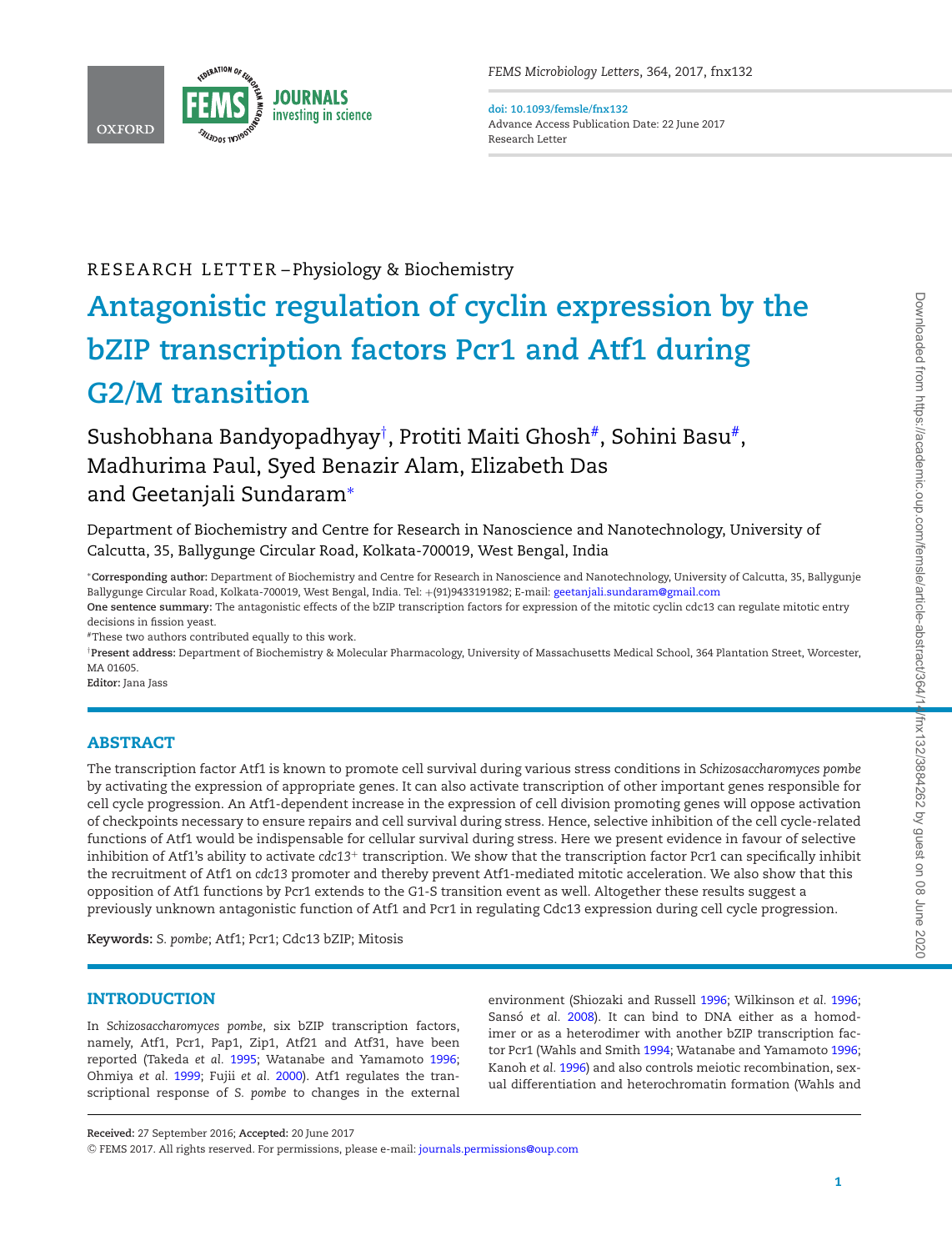<span id="page-1-0"></span>

| Table 1. List of strains and plasmids used in this study. |  |  |  |
|-----------------------------------------------------------|--|--|--|
|-----------------------------------------------------------|--|--|--|

| Strain/plasmid number | Genotype/description                    | Source                        |
|-----------------------|-----------------------------------------|-------------------------------|
| GSY001                | h- leu1-32 ura4-D18                     | Paul Russell                  |
| GSY014                | h-wee1::ura4+leu1-32ura4-D18            | Yeast Genetic Resource Centre |
| GSY027                | h- atf1::ura4+leu1-32ura4-D18           | Kazuhiro Shiozaki             |
| GSY048                | h-leu1-32 ura4-D18 cdc25-22             | Paul Russell                  |
| GSY117                | h- leu1-32 ura4-D18 atf1::ura4+cdc25-22 | Paul Russell                  |
| GSY436                | h- leu1-32 ura4-D18 atf1HA6His:ura4+    | Kazuhiro Shiozaki             |
| GSY344                | $h$ - pcr1::ura4+leu1-32                | Makoto Kawamukai              |
| pGS017                | pREP41                                  | Yeast Genetic Resource Centre |
| pGS044                | pREP41+Pcr1                             | This study                    |
| pGS083                | pREP4k+Atf1                             | This study                    |
| pGS064                | pREP4k                                  | Iain Hagan                    |
| pGS018                | pREP41+Atf1                             | Elizabeth A. Veal             |

Smith [1994;](#page-5-7) Wu and Lichten [1994;](#page-5-9) Kon *et al.* [1997;](#page-5-10) Yamada *et al.* [2004;](#page-5-11) Gao, Davidson and Wahls [2008\)](#page-5-12). It is also necessary for the accumulation of the cells in G1 during nitrogen starvation (Shiozaki and Russell [1996\)](#page-5-4) and also associated with the spindle orientation checkpoint (Kawasaki *et al.* [2006\)](#page-5-13). It also regulates the anaphase-promoting complex (Ors *et al.* [2009\)](#page-5-14). We have established Atf1 as a regulator of the transcriptional program of the cell cycle in *S. pombe* (Bandyopadhyay *et al.* [2015\)](#page-5-15). It controls the expression of the mitotic cyclin Cdc13 in *S. pombe* and thereby determines mitotic timing. In fact, enhanced Atf1 levels can override the G2/M checkpoint (Bandyopadhyay *et al.* [2014\)](#page-5-16). Our reports indicate that enhanced Atf1 activity can potentially accelerate phase transitions during the cell cycle. Interestingly, during stress responses, Atf1 activity is known to increase but there is no acceleration of the cell cycle. Survival during these adverse conditions is, therefore, determined by the cell's ability to check the cell cycle accelerating function of Atf1 without compromising the ability of Atf1 to target stress response genes. This would obviously require a selective discrimination between Atf1's target DNA binding sites during stress conditions. In this study, we illuminate the potential mechanism allowing selective participation of Atf1 in the stress response program, without engaging in cell cycle functions. Here we show that Pcr1 can perform this very important regulatory function. Our findings, therefore, unveil a novel mechanism of eukaryotic cell cycle regulation via the antagonistic interactions between bZIP transcription factors.

#### **MATERIALS AND METHODS**

#### **Strains, media and growth conditions**

Table [1](#page-1-0) lists the strains used in this study. Growth conditions were as described by Moreno, Klar and Nurse [\(1991\)](#page-5-17). Media used was YES and temperature was 30◦C or as mentioned. For overexpression, experiments cells were grown overnight in Edinburgh Minimal Medium (EMM) without leucine supplemented with 20  $\mu$ M thiamine. Subsequently, they were washed and resuspended at 1:6 dilution into media containing no thiamine and grown for another 24 h.

#### **Microscopy**

Seventy per cent ethanol was used for fixing the cells. Imaging was done using the Olympus BX51 Fluorescence Microscope at  $\times$ 100 magnification. ImageJ was used for cell length quantification (Schneider, Rasband and Eliceiri [2012\)](#page-5-18).

#### **Viability assays**

Tenfold serial dilutions of cultures of exponentially growing cells were made. These dilutions (5  $\mu$ l) were spotted onto suitable media plates. Photography of these plates was performed after incubation for 4 days at a particular temperature.

#### *Schizosaccharomyces pombe* **transformations**

Transformations were done as described previously (Bandyopadhyay *et al.* [2014\)](#page-5-16).

#### **Cloning of Pcr1 and Atf1**

The full-length *pcr1*<sup>+</sup> gene was amplified from genomic DNA of wild-type *S. pombe* cells. The gene was then inserted between the Sal1 and Sma1 sites of pREP41 vector.

Forward: ATATGTCGACCAAGATGACTGCCAAA

Reverse: TAACCCGGGTTCTTTTTCAGATGGGC

The full-length *atf1*<sup>+</sup> gene was amplified from genomic DNA of wild-type *S. pombe* cells. The gene was then inserted between the Nde1 and Sma1 sites of pREP4K vector.

Forward: TATTGGTTTCATATGTCCCCGTCTCCC Reverse: ATCCCGGGGGCTAGTACCCTAAATTG

#### **RNA isolation and real-time PCR**

RNA isolation and qPCR was done as described previously (Bandyopadhyay *et al.* [2014\)](#page-5-16).

Primers used for real-time PCR are as follows: Cdc13 Forward: GGATGACTACCCGTCGTTTAAC Cdc13 Reverse: TGGAAGACACACAGTGGCTTTCTT Atf1Forward: GTACTCAGCAACAGCCTATGT Atf1 Reverse: CGTGGTTTGGCGTAATGTTAAT Pcr1 Forward: CTCACAATGCTCTCCACTCTC Pcr1Reverse: TTGAGTAGGGCTAACGGAAAC 18S rRNA Forward: TGTACTGTGAAACTGCGAATGGCTC 18S rRNA Reverse: GCAAGGCCATGCGATTCGAA

#### **Preparation of denatured cell extracts and immunoblotting**

Denatured cel[l](#page-2-0) extracts were prepared as described previously (Bandyopadhyay *et al.* [2014\)](#page-5-16).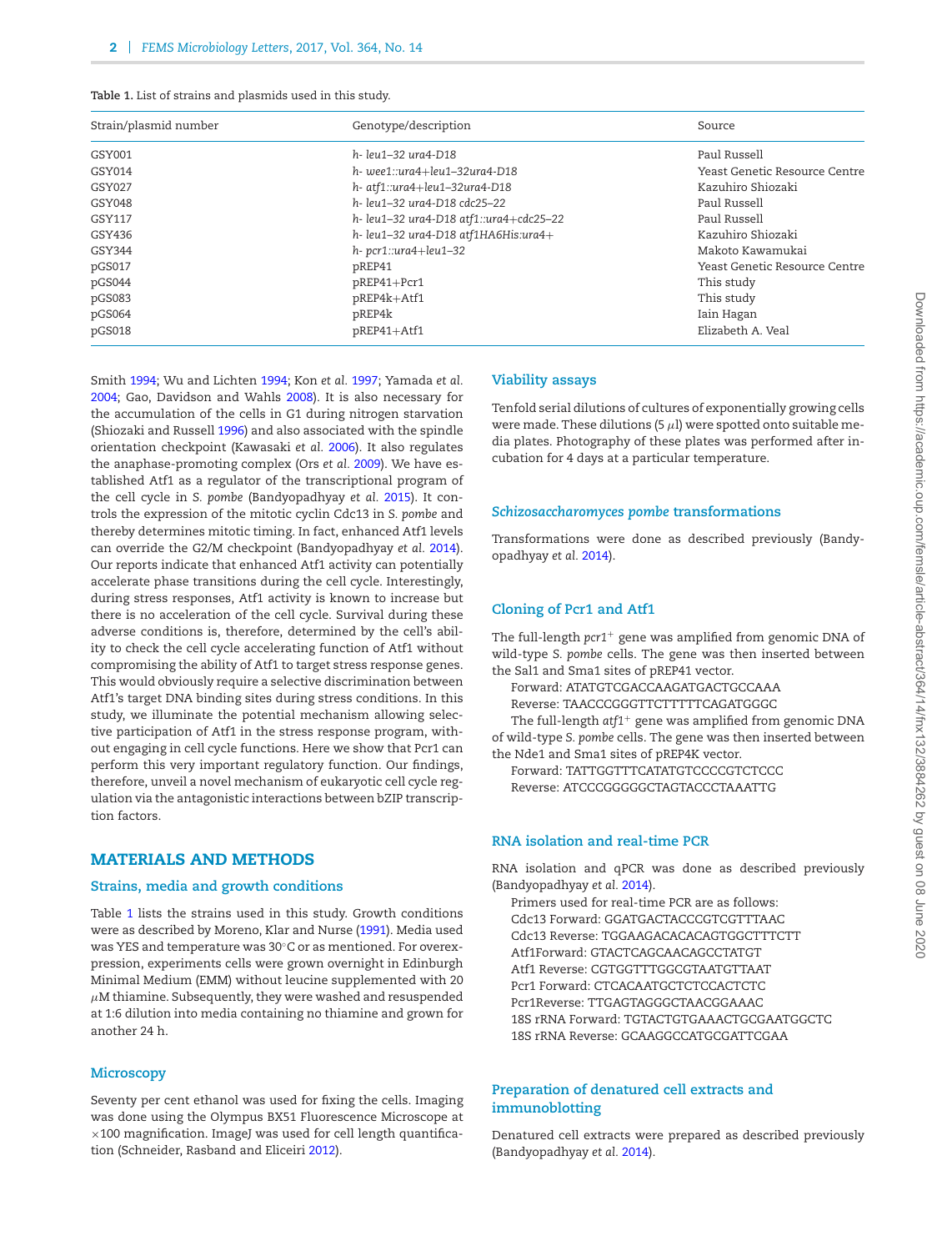<span id="page-2-0"></span>

**Figure 1.** Pcr1 overexpression delays mitotic initiation in S. pombe cells. (**A**) Bright field images of ∆wee1 cells transformed with pREP41 (φ) or pREP41 + Pcr1. For overexpression, cells were grown in EMMleucine–thiamine for 24 h at 30◦C, fixed and then processed for imaging. Bar 10 μm. (**B**) Quantification of the length of the cells shown in using ImageJ software. Statistical analysis was done using the Graph Pad Prism application, ∗∗∗ indicates *P* < 0.001. (**C**) Growth rates of *wt* and -*wee1* cells overexpressing Pcr1 were determined at 30◦C. Data represent means of three independent experiments. (**D**) qPCR analysis of *cdc13*<sup>+</sup> expression in wild-type cells overexpressing Pcr1. 18s rRNA expression was used for normalisation. Data represent mean of three independent experiments. Statistical analysis was done using Graph Pad Prism application. ∗∗∗ indicates, *P* < 0.001. (**E**) Pcr1 was overexpressed in wild-type *S. pombe* cells, and the levels of the Cdc13 protein were detected by immunoblotting. All data are representative of three independent experiments.

#### **Chromatin immunoprecipitation analysis**

ChIP assays for testing the binding of Atf1 were done as described before (Bandyopadhyay *et al.* [2014\)](#page-5-16) with some modifications. Mock IgG was used for immunoprecipitations to normalise the background (18S ORF was used to determine the validity of the results).

#### **DNA content analysis by flow cytometry**

Cells were fixed in 70% ethanol. The fixed cells were washed and rehydrated in 50 mM sodium citrate buffer. The cells were resuspended in 500  $\mu$ l of 50 mM sodium citrate buffer containing 0.1 mg/ml of RNase A and incubated at 37◦C for 4 h. Propidium iodide (2  $\mu$ g/ml) was used for DNA staining.

#### **RESULTS AND DISCUSSION**

#### **Pcr1 overexpression delays mitotic initiation in** *Schizosaccharomyces pombe*

Pcr1 is a well-characterised binding partner for Atf1, and the heterodimeric complex of these two bZIP domain containing proteins is a known activator of expression of stress response genes in *S. pombe*. Recently, in a screen for transcription factor overexpression phenotypes Pcr1 was found to cause an increase in cell length of *S. pombe* cells (Vachon *et al.* [2013\)](#page-5-19). This indicated that enhanced Pcr1 levels may lead to mitotic delay. To further substantiate this specific role of Pcr1 in promoting mitotic delay, we overexpressed Pcr1 in -*wee1 S. pombe* cells. Wee1 is responsible for adding the inhibitory phosphorylation on Cdc2 (CDK) and is, therefore, an inhibitor of mitotic entry. In absence of Wee1, cells are relieved of this inhibition and enter prematurely into mitosis resulting in shorter cell lengths. We found that Pcr1 overexpression rescued the cells from this premature mitosis and increased the length of  $\Delta$ wee1 cells from 6.9 to 8.9  $\mu$ m (Fig. [1A](#page-2-0) and B). We

also overexpressed Pcr1 in  $wt$  and  $\Delta$ wee1 cells and found that Pcr1 overexpression decreased the growth rate of  $\Delta$ wee1 cells significantly (Fig. [1C](#page-2-0)). Thus, in contrast to Atf1, overexpression of Pcr1 has an inhibitory effect on G2/M progression in *S. pombe* cells. Pcr1 can, therefore, delay mitotic entry in *S. pombe*. [NOTE: In wild-type cells, however, no such decrease in growth rate was seen. Possibly, wild-type cells can resist the Pcr1 overexpressionmediated delay via backup mechanisms that need further investigation]. We have reported earlier that increase in Cdc13 expression is responsible for the mitosis accelerating ability of Atf1 (Bandyopadhyay *et al.* [2014\)](#page-5-16). So we then checked whether the mitotic delay caused by Pcr1 also occurs via modulation of *cdc13*<sup>+</sup> expression. Indeed, we found that Pcr1 overexpression led to decrease in the *cdc13*<sup>+</sup> transcript (Fig. [1D](#page-2-0)) and Cdc13 protein levels (Fig. [1E](#page-2-0)). Hence, with respect to Cdc13 expression in *S. pombe* cells, Atf1 and Pcr1 clearly have antagonistic functions.

#### **Pcr1 overexpression inhibits the recruitment of Atf1 on the** *cdc13* **promoter**

The above-mentioned results implicate Pcr1 as promising potential mediator of a regulatory mechanism for checking the cell cycle accelerating functions of Atf1. If Pcr1 does have that ability, then overexpression of Pcr1 should rescue the *cdc25–22* cells from the Atf1-dependent checkpoint override reported earlier (Bandyopadhyay *et al.* [2014\)](#page-5-16). Indeed, we found that *cdc25–22* mutants expressing high levels of Pcr1 along with Atf1 got arrested at the G2/M boundary with an elongated cell morphology that is characteristic of these mutants (Fig. [2A](#page-3-0)). This result confirms that Pcr1 can oppose the ability of Atf1 to accelerate mitotic entry. This antagonistic effect of Pcr1 and Atf1 on mitotic entry potentially indicates two possibilities. Either Pcr1 may inhibit the binding of Atf1 to the *cdc13* promoter or it may compete with Atf1 to do so and function directly as a repressor of *cdc13*<sup>+</sup> transcription. The former possibility will require Pcr1 to function in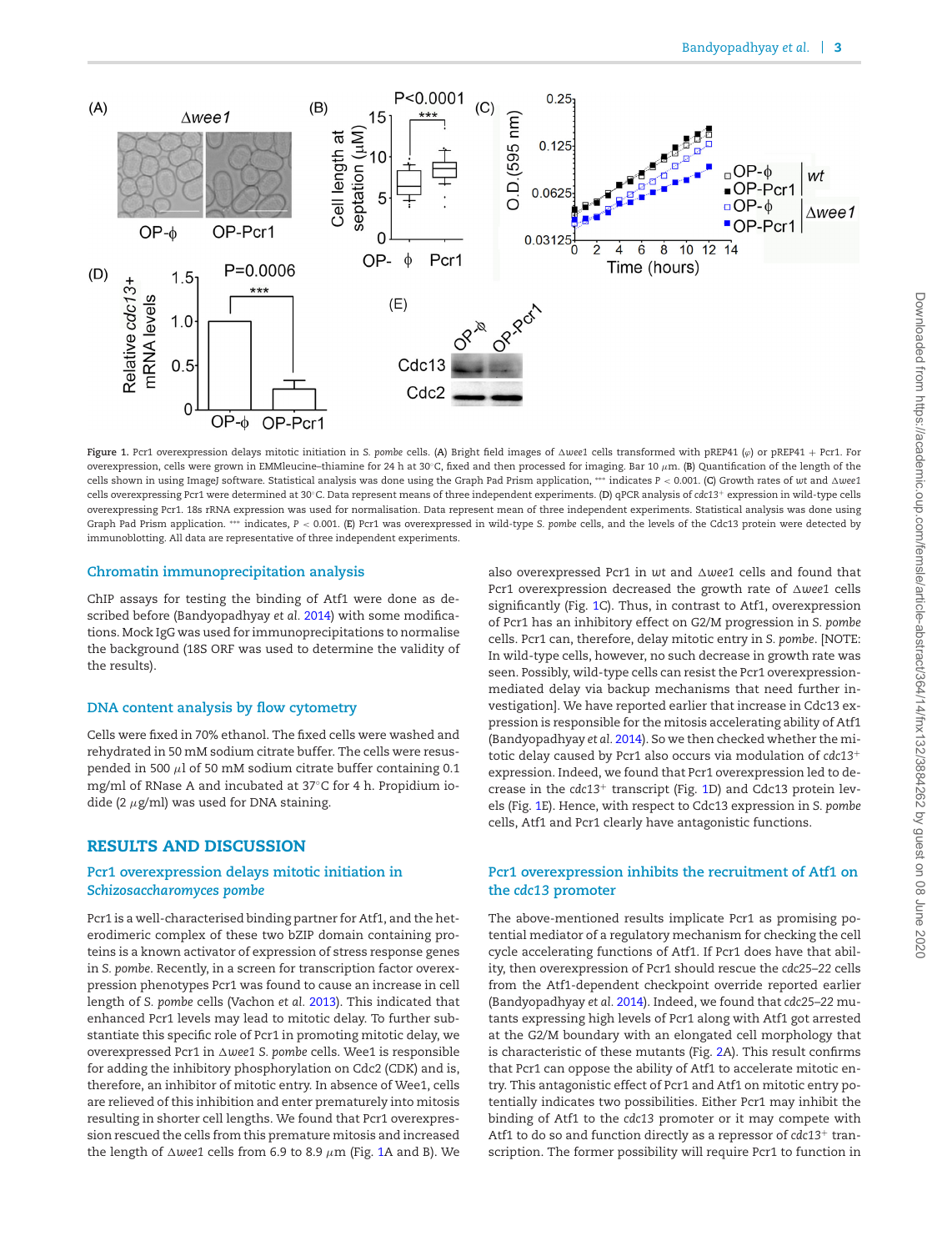<span id="page-3-0"></span>

**Figure 2.** Pcr1 inhibits recruitment of Atf1 on *cdc13* promoter. (**A**) Quantification of the cell length due to simultaneous overexpression of Atf1 and Pcr1 in *cdc25–22* cells*.* For overexpression, cells were grown in EMM-leucine-thiamine for 24 h at 25℃, shifted to 37℃ for 4 h, fixed and then processed for imaging. Data represent mean (±s.d.) of median cell lengths measured from three independent experiments. (**B**) *wt*, *cdc25–22, cdc25–22*-*atf1* and -*atf1 cells* transformed with pREP41 (ϕ) or pREP41 + Pcr1 were grown to log phase, and serial dilutions were then spotted onto EMM–leucine±thiamine plates. The plates were incubated at the indicated temperatures for 4 days before being photographed. Data are representative of three independent experiments. (**C**) qPCR analysis of *cdc13*+expression in -*atf1* cells overexpressing pREP41 ( $\varphi$ ) or pREP41 + Pcr1 at 30°C. 18s rRNA expression was used for normalisation. Data represent mean of three independent experiments. Statistical analysis was done using Graph Pad Prism application. (D) Schizosaccharomyces pombe cells carrying an HA-6His-tagged genomic copy of Atf1 were transformed with pREP41 ( $\varphi$ ) or pREP41 + Pcr1 and incubated for 24 h at 30◦C in EMM–leucine– thiamine media. Cells were harvested and lysed after formaldehyde cross-linking, and chromatin bound to Atf1-HA was obtained after immunoprecipitation with anti–HA antibodies (IP-anti-HA). Recovered DNA was analysed by PCR amplification with primers designed against *cdc13* promoter (P<sub>cdc13</sub>). WCE, whole-cell extracts before immunoprecipitation. (**E**) qPCR analysis of the P<sub>cdc13</sub> levels in immunoprecipitated samples (IP-anti-HA) used in (D). Non-specific target (18S: internal region of 18S rRNA gene ORF) was used for normalisation. Statistical analysis was done using Graph Pad Prism application. \* indicates, *P* < 0.05. Data represent mean of three independent experiments. All data are representative of three independent experiments.

an Atf1-dependent manner. We argued that if Pcr1 functions independently of Atf1, overexpression of Pcr1 should be able to rescue the enhanced *ts* phenotype of the -*atf1cdc25–22* mutants. However, we found that Pcr1 overexpression did not change the viability of the -*atf1cdc25–22* cells (Fig. [2B](#page-3-0)), indicating that Pcr1 inhibits Atf1 and thereby represses *cdc13*+. Our observation that Pcr1 overexpression fails to repress *cdc13*<sup>+</sup> transcription in -*atf1* cells (Fig. [2C](#page-3-0)) also supported this possibility. This was further confirmed by our observation that Pcr1 overexpression led to a decrease in Atf1 recruitment on the *cdc13* promoter (Fig. [2D](#page-3-0) and E). Thus, Pcr1 overexpression delays mitosis by inhibiting recognition of *cdc13* promoter by Atf1 and thereby reducing the *cdc13*<sup>+</sup> expression in *S. pombe* cells.

Interestingly, we found that Pcr1 overexpression rescues the *ts* phenotype of the *cdc25–22* mutants (Fig. [2B](#page-3-0)). Further investigation is however necessary to understand the reason for this observation.

#### **Pcr1 is important for inhibition of Atf1-dependent activation of** *cdc13*<sup>+</sup> **expression during oxidative stress**

We then investigated the physiological relevance of our observations. Atf1 and Pcr1 together are known to be important for transcription of genes important for survival during oxidative stress ( $H_2O_2$  treatment). Atf1 expression is high under such conditions (Chen *et al.* [2003;](#page-5-20) Sansó *et al.* [2008\)](#page-5-6). Therefore, Atf1-dependent targeting of *cdc13* promoter requires selective inhibition under such conditions in order to support cell survival. Data from genome-wide experiments show that *cdc13*<sup>+</sup> expression is, in fact, less in cells treated with  $H_2O_2$  and that both Atf1 and Pcr1 expression are high during these conditions (Chen *et al.* [2003\)](#page-5-20). We validated these results using qPCR and confirmed that *cdc13*<sup>+</sup> expression is repressed after treatment with 0.6 mM  $H_2O_2$  for 30 min (Fig. [3A](#page-4-0)). Hence, a mechanism for selective inhibition of Atf1-dependent increase in expression of cell cycle-related genes does also operate in *S. pombe* cells under physiological conditions. Under these conditions, *cdc13*<sup>+</sup> expression in Apcr1 cells actually increases, in contrast to the repression observed in *wt* cells (Fig. [3B](#page-4-0)). Thus, in absence of Pcr1, the Atf1-dependent increase in *cdc13*<sup>+</sup> expression cannot be prevented.

All these results implicate Pcr1 as an important negative regulator of Atf1-dependent expression of cell cycle genes during oxidative stress. The fact that Pcr1 expression levels are slightly higher than Atf1 during oxidative stress would also ensure that the above-mentioned inhibition would prevail. All earlier reports of functional dependency between Atf1 and Pcr1 have shown the latter to assist Atf1 in its transcription-related functions. This is the first report of Pcr1 inhibiting Atf1 functions.

We then checked whether such a regulatory interaction between Atf1 and Pcr1 extends beyond the G2-M transition. In *S. pombe*, hydroxyurea (HU) treatment is known to cause S phase arrest and activates a G1/S checkpoint. We found that Atf1 overexpression delayed the G1/S checkpoint activation after 20 mM HU treatment. In fact, upon 10 mM HU treatment, no change in DNA replication kinetics was seen in Atf1-overexpressing cells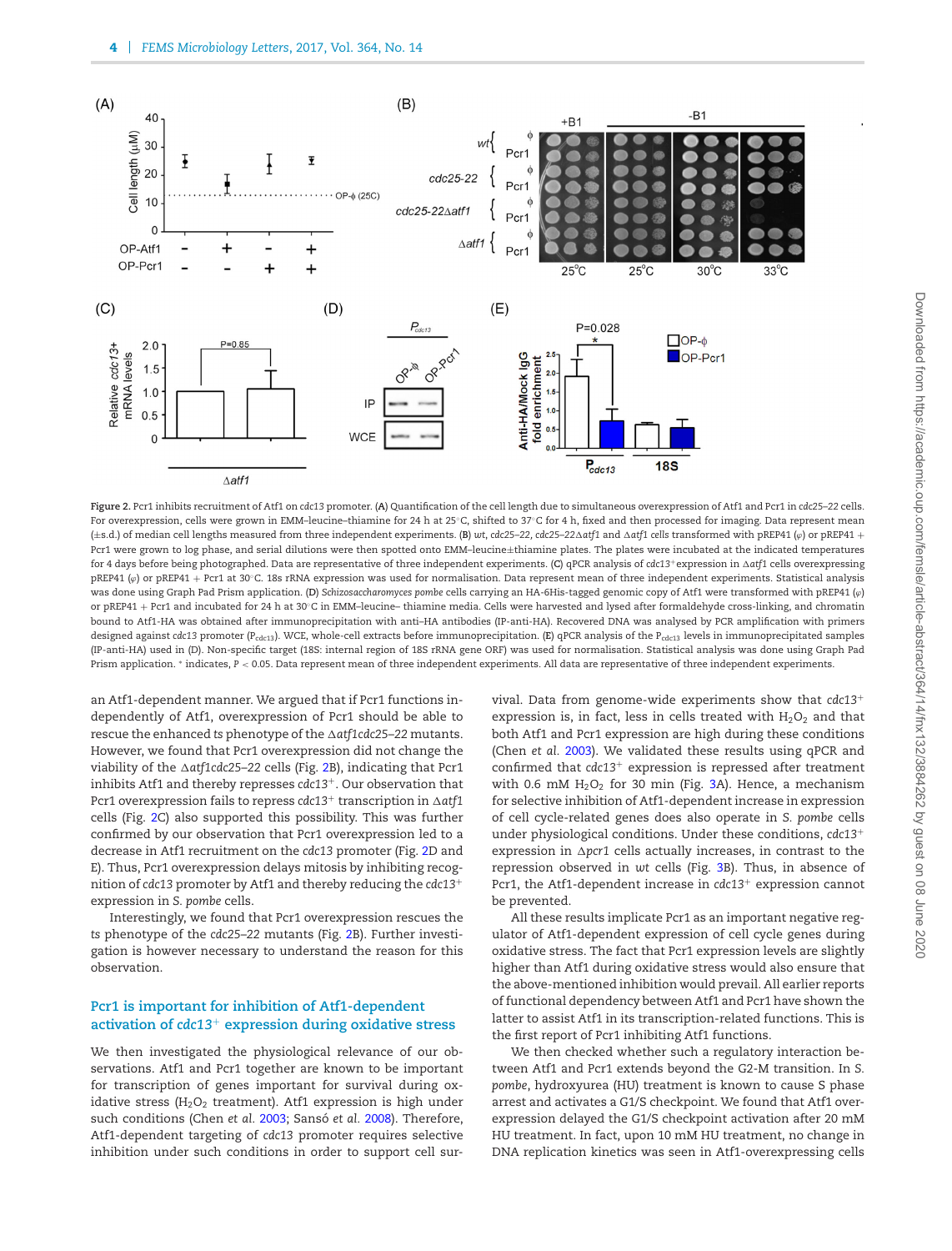<span id="page-4-0"></span>

**Figure 3.** Pcr1 is important for *cdc13*<sup>+</sup> repression during oxidative stress. (**A**) qPCR analysis of the expressions of *cdc13*+, *atf1*<sup>+</sup> and *pcr1*<sup>+</sup> in wild-type cells treated with 0.6 mM hydrogen peroxide for 30 min. 18S rRNA expression was used for normalisation. Bars represent fold change in expression after H<sub>2</sub>O<sub>2</sub> treatment relative to *wt* untreated cells. Data represent mean of three independent experiments. Statistical analysis was done using Graph Pad Prism application. <sup>∗</sup> indicates, *P* < 0.05; \*\* indicates *P <* 0.01. **(B)** qPCR analysis of *cdc13*+ expression in ∆pcr1 cells treated with 0.6 mM hydrogen peroxide for 30 min. 18S rRNA expression was used for normalisation. Data represent mean of three independent experiments. Statistical analysis was done using Graph Pad Prism application. <sup>∗</sup> indicates, *P* < 0.05. (**C**) Flow cytometric analysis of DNA content of exponentially *S. pombe* cells overexpressing Atf1 after treatment with 10 or 20 mM hydroxyurea, for the indicated time periods. (**D**) Flow cytometric analysis of DNA content of exponentially growing cultures of wild-type and -*pcr1* cells after being treated with 20 mM hydroxyurea for the indicated time periods. All data are representative of three independent experiments. The differences with respect to the profile in Fig. 3C are due to the fact that cells are grown on YES.

while the *wt* control cells got arrested in S phase (Fig. [3C](#page-4-0)). Thus, Atf1 can also inhibit G1/S checkpoint activation. HU is a known inhibitor of ribunucleotide reducatase (RNR). Atf1 overexpression has already been shown to result in increase of expression of *cdc22*+ which codes for RNR large subunit (Bandyopadhyay *et al.* [2015\)](#page-5-15). Our observations are therefore consistent with the report that Atf1 can increase transcription of many genes essential for G1-S transition including *cdc22*<sup>+</sup> (Bandyopadhyay *et al.* [2015\)](#page-5-15). We further observed that deletion of Pcr1 (like Atf1 overexpression) also led to a delay in G1/S checkpoint activation (Fig. [3D](#page-4-0)). Thus, Atf1 and Pcr1 have contrasting effects on both G2/M and G1/S transitions. Atf1 can accelerate these transitions while the latter delays them. Our results implicate Pcr1 to be a major player in the cellular mechanism responsible for selectively inhibiting Atf1's ability to control transcription in a manner fine-tuned to the transcriptional requirements of a specific cell cycle stage or changes in external environment. Cell cycle or stress-dependent changes in the balance of Atf1 and Pcr1 activities in the cells may, therefore, be expected to contribute significantly towards controlling phase transition decisions in *S. pombe*. Our observations thus bring to light the presence of a novel regulatory mechanism that can control cell cycle progression in *S. pombe*.

#### **ACKNOWLEDGEMENT**

SB, PG and SB received fellowship from the Department of Biotechnology, Govt of India–Interdisciplinary Program in Life Sciences–University of Calcutta (DBT-CU IPLS) program, Department of Science and Technology–Woman Scientist– A (DST-WOS-A) fellowship and Department of Science and Technology–Science and Engineering Research Board (DST-SERB) fellowship respectively. MP received fellowship from University Grants Commission–Research Fellowship for Meritorious Students (UGC-RFSMS). We thank Department of Special Assistance–University Grants Commission (DSA-UGC), DST– Funds for Improvement of S&T Infrastructure (DST-FIST), Centre for Advanced Studies (CAS) and DBT-IPLS, Department of Biochemistry, CU, for infrastructural support. We thank Paul Russell (Scripps Research Institute), Kazuhiro Shiozaki (NIST, Japan), Iain Hagan (University of Manchester, UK) and Makoto Kawamukai (Shimane University) for gift of strains and plasmids.

*Conflict of interest.* None declared.